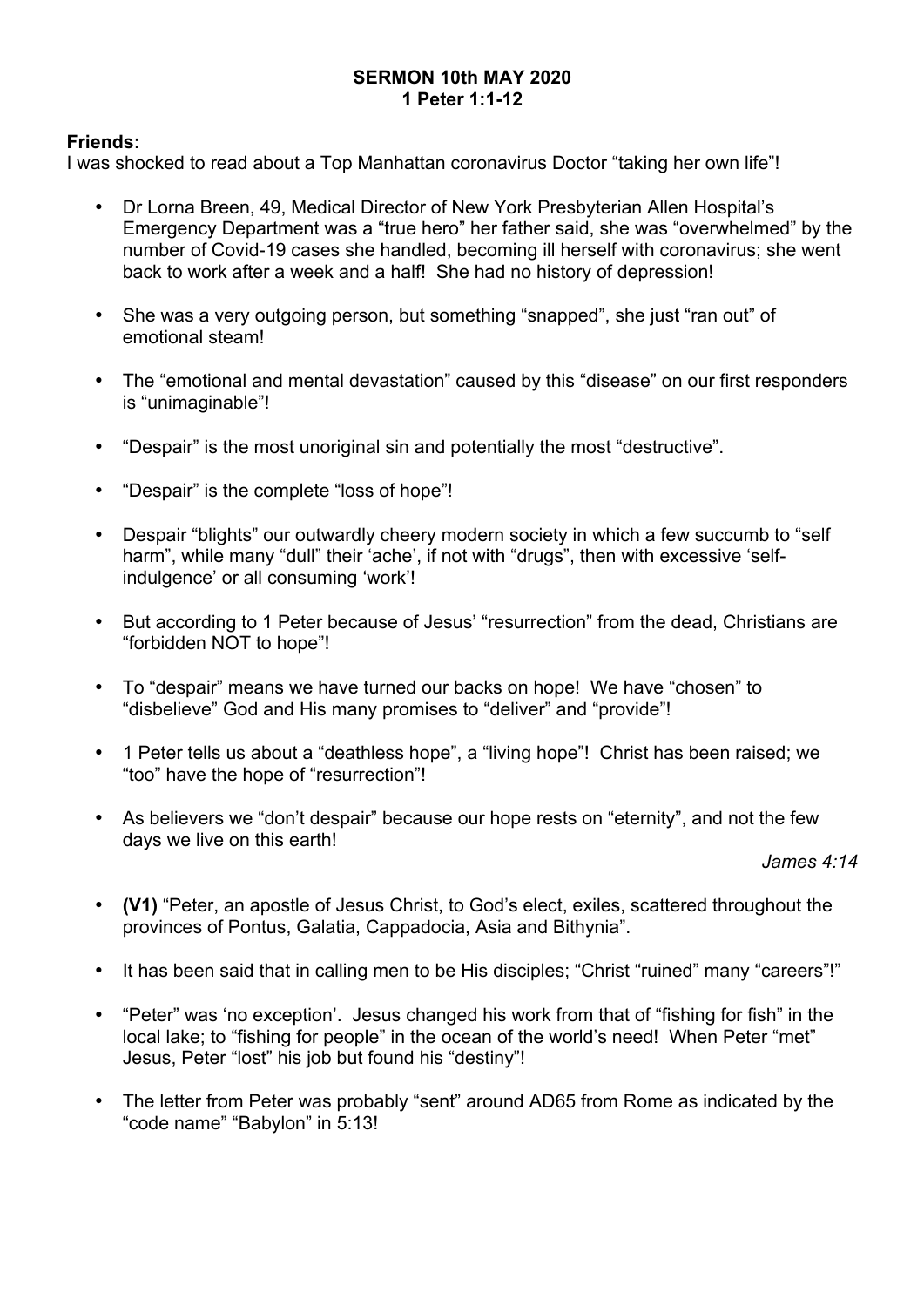- This "letter" is a powerful message of "encouragement" to groups of scattered Christians whom Peter may never have "visited" but knew him by "reputation"!
- The 'recipients' of Peter's letter lived in what has been called "the backwoods of the empire" – in those areas of northwest Asia Minor bordering on the Black Sea. What we call modern Turkey!
- Peter "highlights: the "centrality" of "Jesus" and his achievement in his letter!
- 3:15 "says": "In your hearts "set apart" Christ as Lord!"
- Peter was "written" to Christians under "pressure" to "conform" to society!
- Peter's "readers" seem predominantly Gentile with perhaps some "mixed" Gentile-Jewish congregations
- These 'Christians', in modern day Turkey, are "undergoing trials", which though "painful", seem to "fall short" of full-scale official Roman persecution.
- The "hostility" against these  $1<sup>st</sup>$  believers is "verbal" rather than "physical"!

*(cf 3:9, 3:16, 4:14)*

- "This letter" raises the classic and highly relevant "issue" of the Christian's relation to the "surrounding culture".
- "How can" we be "in the world" BUT "not of it"!?
- "How can" we be the "salt of the earth" without losing our "flavour"!?!
- "How can" "we" in the midst of this pandemic shine for "Jesus Christ" without 'becoming' merely odd or eccentric?
- Peter's letter is "written" to churches "like ours", abut a time such "as ours"!
- Peter's "counsel" is "shrewd"!
- We need to "read, treasure and believe" this letter of Peter's "because" the "post-Christian" society we live in "now" is "very much like" the "pre-Christian society" in which Peter's "first century readers lived"!
- As believers today we "don't" face government or state-sponsored persecution but we "are encountering" the "reality" of increasing hostility toward anything "Christian"!
- While we live under the rule of government that offers some legal protections for Christian's, Christianity is "no longer" generally accepted "nor deemed" acceptable!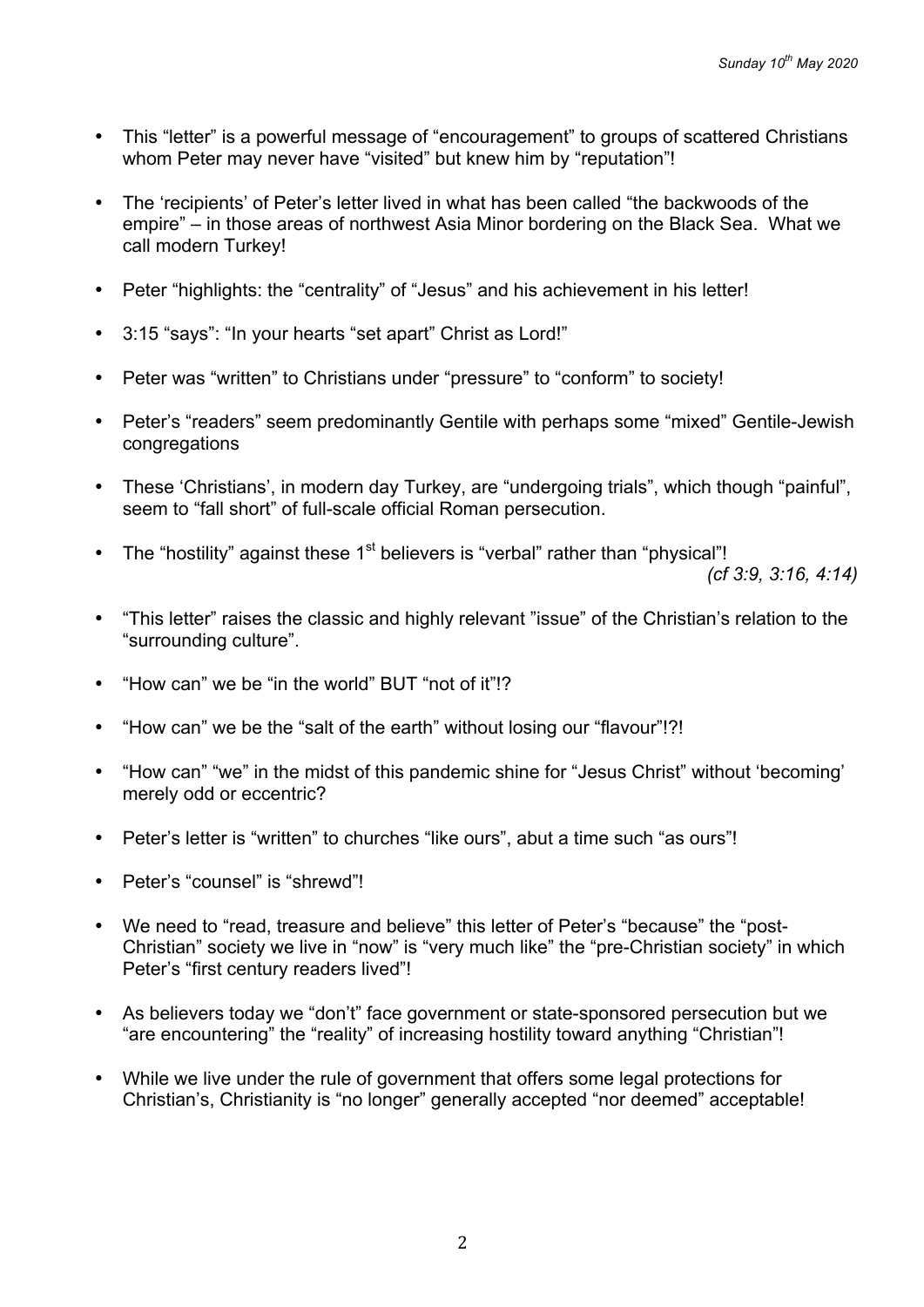- In "our context", we may not be facing "imprisonment, torture or execution"; "however" we are facing a "progressively intolerant culture" in which we are being discriminated against simply "because" we "identify" with Christ!
- **(V2)** "Who have been "chosen" according to the "foreknowledge" of God the "Father", through the sanctifying work of the Spirit, to be obedient to Jesus Christ and sprinkled with blood: "Grace & Peace be yours in abundance"!"

As Christians we do 'not' belong "here" and we are "not" to: we are just "passing" through!

- Our "identification with Christ" is what makes us "strangers in this world!"
- We are foreigners in a "hostile land", a people presently living in exile, away from our homeland and dispersed throughout the world!

#### **Friends:**

We have been "embraced" by the "eternal Triangle" of "love and life"!

- "God the Trinity" has "chosen" us and "saved" us!
- God did "not" choose us according to any intrinsic "value" or qualities we may or may not process!
- Thankfully God 'does' 'not choose' as "we would "choose"!"
- God sets "His love" on those whom the world is likely to "reject"!
- The "basis" of our election is God's "foreknowledge".
- It "doesn't just mean" that God "foresaw" who would respond to his offer of salvation in faith; "foreknowledge" indicates that God freely choose to set His covenant love on certain individuals "before" the "creation of the world"!

#### *Ephesians 1:4*

- Talking "about" God's sovereign "choice" in salvation can be "intimidating or difficult"!
- Peter 'encourages' his readers with the "doctrine" of "Divine election" because it reminded the Christians in Asia Minor that their suffering did not mean God had "forgotten them"!
- We "too" have the tendency to "believe" that God is with us and "blessing" us when all is "well"; while 'wondering' if God has "somehow abandoned us" when our world is "falling apart"!
- Regardless of how bad our circumstances may appear, and they don't get much "worse" than the "disaster" we are "currently" living in!, God is sovereign and He is the One who has known us from "before" the world was made!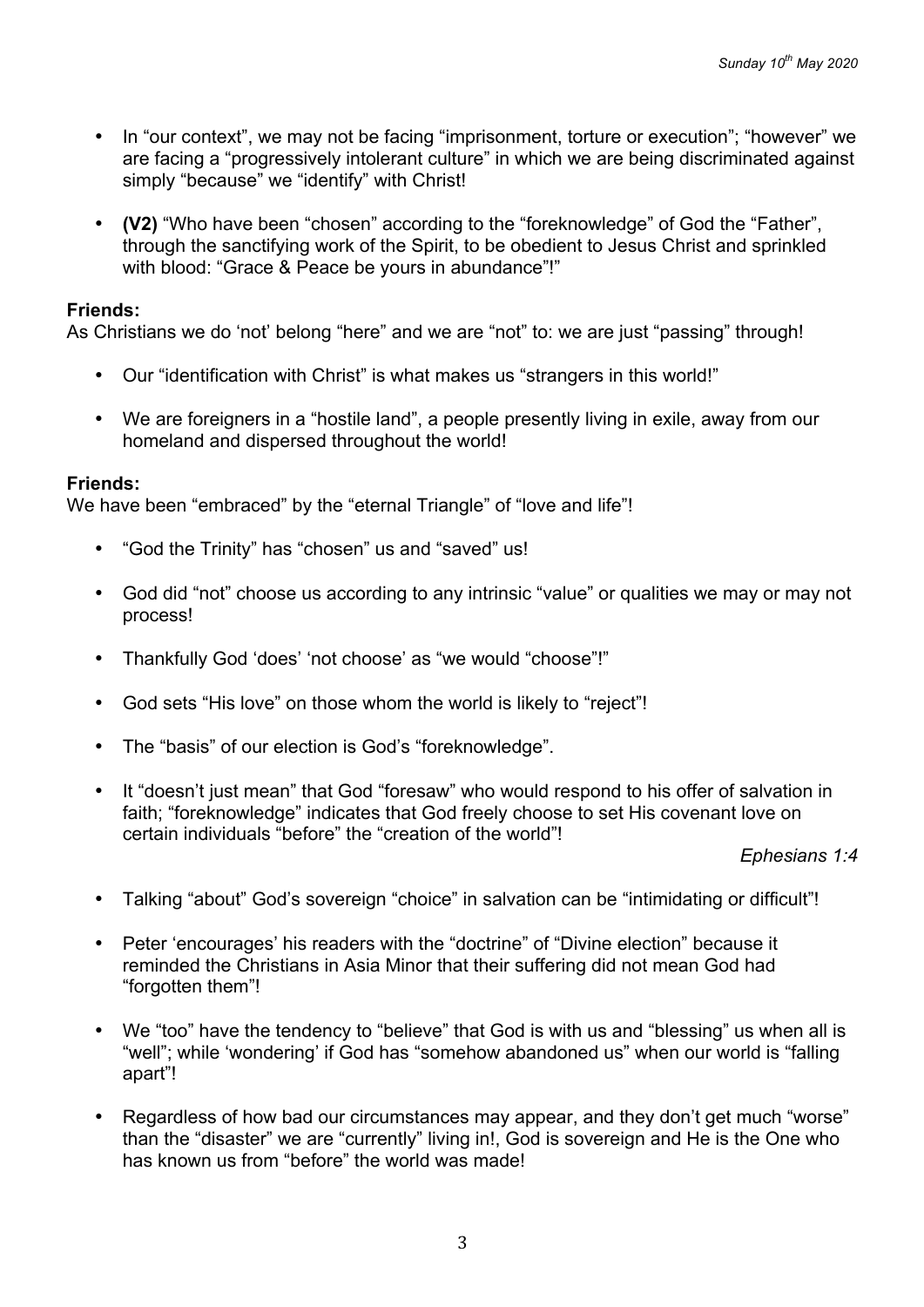• And "because" God has chosen us; we belong to God, and no amount of suffering can "separate us" from the inheritance he has prepared for us!

# **Friends:**

"Ponder on this":-

"If "before" the creation of the world God "chose" you, He is hardly going to let you go now!"

- So having been "chosen" by God the Father for a relationship with Him; "consecrated" to this relationship by means of the Holy Spirit's sanctifying work; and "cleansed" by the blood of Jesus for an obedient life; "how" do we "respond" to this news of such "amazing grace"?
- Single word answer! "PRAISE"!
- **(V3)** Praise be to the God and Father of our Lord Jesus Christ! "Praise be" or "blessed be" literally means "to speak a good word about"!

*(Eulogy)*

- When we speak a "good word" about God, we are praising Him or blessing Him!
- There is "no person" who "deserves" our eulogizing more than the God of grace and peace!

### **Friends:**

You can't choose your "parents"! At birth we share the genetic make up of our biological parents with all its inherent "strengths" and "weaknesses"!

- I'm Australian and have an Australian 'identity'!
- We're also born with a socio-economic "identify" on the basis of our parents socioeconomic standing! "Yes" our birth identifies us!
- Here in Verse 3 Peter speaks of a "new birth" that brings with it a "new" 'identity' and 'citizenship'!

*(2:9)*

- In this new birth God is our Father **(V17)** and we are his children **(V14)**!
- And this "new birth" is initiated by the Father and brought about by the seed of "God's Word"! **(V23)**
- What "good news" this is for those who feel "alienated" in this world!
- "Regardless" of our "original birth", those "born again" by the "Word of God" are born again into a "new" life with a new identity as God's "sons and daughters"!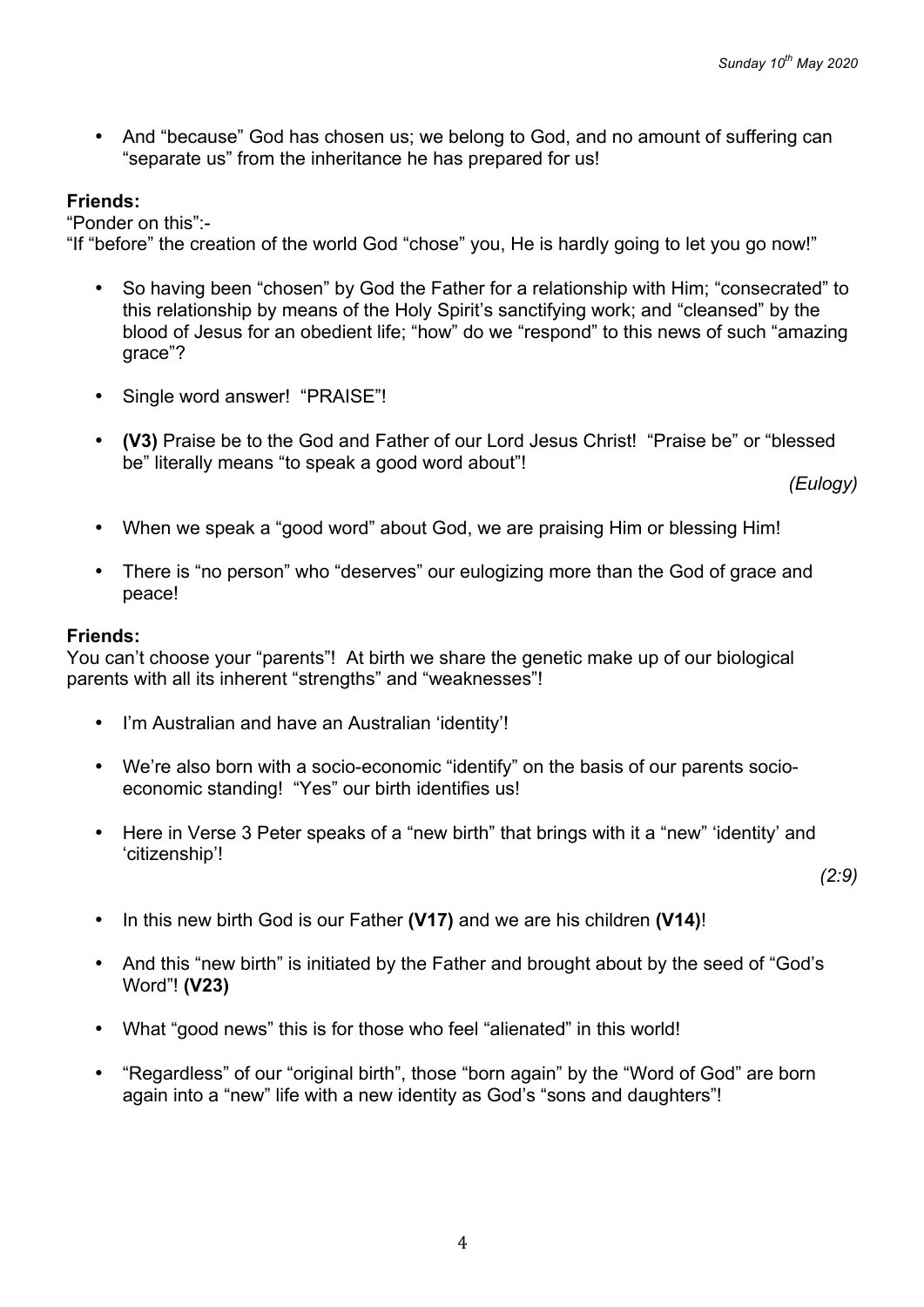Your "deepest identity" in "this life" is your "identity" in God in Jesus Christ!

- With this "new life", we also have a "new hope", **(V3)** says into a "living hope"!
- "Hope" in the Bible is "not" a vague wish ("I hope we have pizza tonight!): Biblical "hope" is a certain expectation of a "future event"!"
- In **(V3)** Peter "grounds" our "living hope" in the "resurrection" of Jesus Christ!
- If Christ is still in the "grave" our faith would be in "vain", and we would be a "hopeless people"!
- "Because" Jesus did rise from the dead, we also have the hope of our "own" resurrection!
- Death, death, death it's all in the news whenever you tune in!
- Covid-19 "means" death! (over 1/4 million dead worldwide)
- "But" for the Christian Death is "NOT" the last word!
- This "living hope" gives us a "new impetus" for living!
- Suffering is bad,
- Persecution is bad,
- Covid-19 is bad,
- Isolation is bad.
- Nothing in "this life" we face can "extinguish" this living "hope from God"!
- "C.H. Spurgeon", sums it up well:

*"Do not look to "your hope", but to "Christ", the "source" of your hope!"*

- **(V4)** "An "inheritance" that can "never" perish, spoil or fade!"
- We are given "birth" by God, given "hope" of a resurrection and also receive and "inheritance" from Him! We are so "blessed" by our Lord!
- This "inheritance" is kept for "us" and "we" are kept for it!
- In the Old Testament, Israel had been promised a "land" as "their" "inheritance"!

*Josh 11:2*

• "Throughout" this letter Peter applies "old covenant" "imagery" to the Christians he is writing!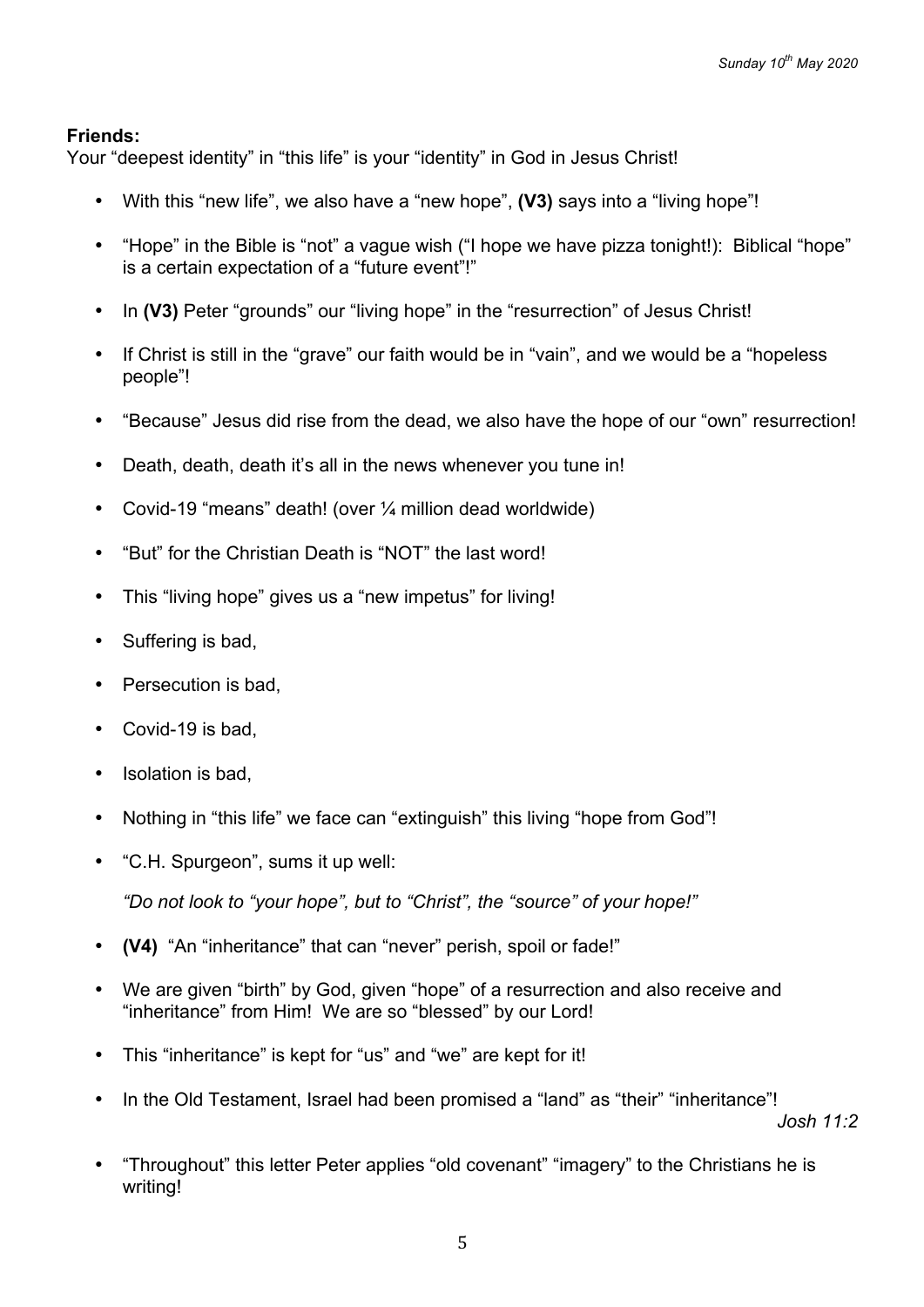- Like "Israel", Peter's readers are pilgrims and exiles in their world **(V1)**, they are 'scattered'; they "too" are promised a "future inheritance"!
- Our promised inheritance is not susceptible to corruption; it is eternal!
- It will "never" become defiled or unclean; it will "never" fade away or lose its unspoiled character!

I've seen the "beauty" of Switzerland, I've witnessed "poverty" beyond belief in East Africa. I've known great joy in my own life and others, and I've experienced 'brokenness' that so often persistently intrudes!

- "However" our future "inheritance" will "not" only cause our "worst" experiences in this life to become distant "memories"; it will make "even" the most exotic places on earth and the finest moments of our lives here "pale in comparison"!
- Here on earth every earthly "treasure" we value fades and every "human pleasure" we hope in diminishes with time!
- **(V5)** who through "faith" are "shielded" by God's power until the "coming" of the salvation that is to be revealed!
- This future "inheritance" is all "well and good", but how can we know that in the "face" of temptation, suffering and persecution, we will "persevere" to the end and reach the everlasting life?

## **Friends:**

It's not "easy" to "maintain" a Christian witness when you are "bombarded" by insults, ridicule and abuse. I can only imagine how "tempting" it would be to "deny Christ" if my life was in question – thousands of our brothers and sisters don't have to imagine that "because" it "is" their reality!

- How can we "know" that we will get this future inheritance?
- God "will" "protect" us and "shield us"; He will "never let us go"! Paul says that God who began the good work within you, will "continue" His work "until" it is finally finished when Christ returns.

*Philip 1:6*

- **(V5)** "Who "through" "faith"…."
- The greatest "threat" to "perseverance" is "unbelief"!
- If we lose "faith" then we will "not" receive our "reward"!
- The writer of Hebrews says in Chapter 3:12:

*"See to it, brothers and sisters, that 'none' of you has a sinful, unbelieving heart that turns away from the Living God!"*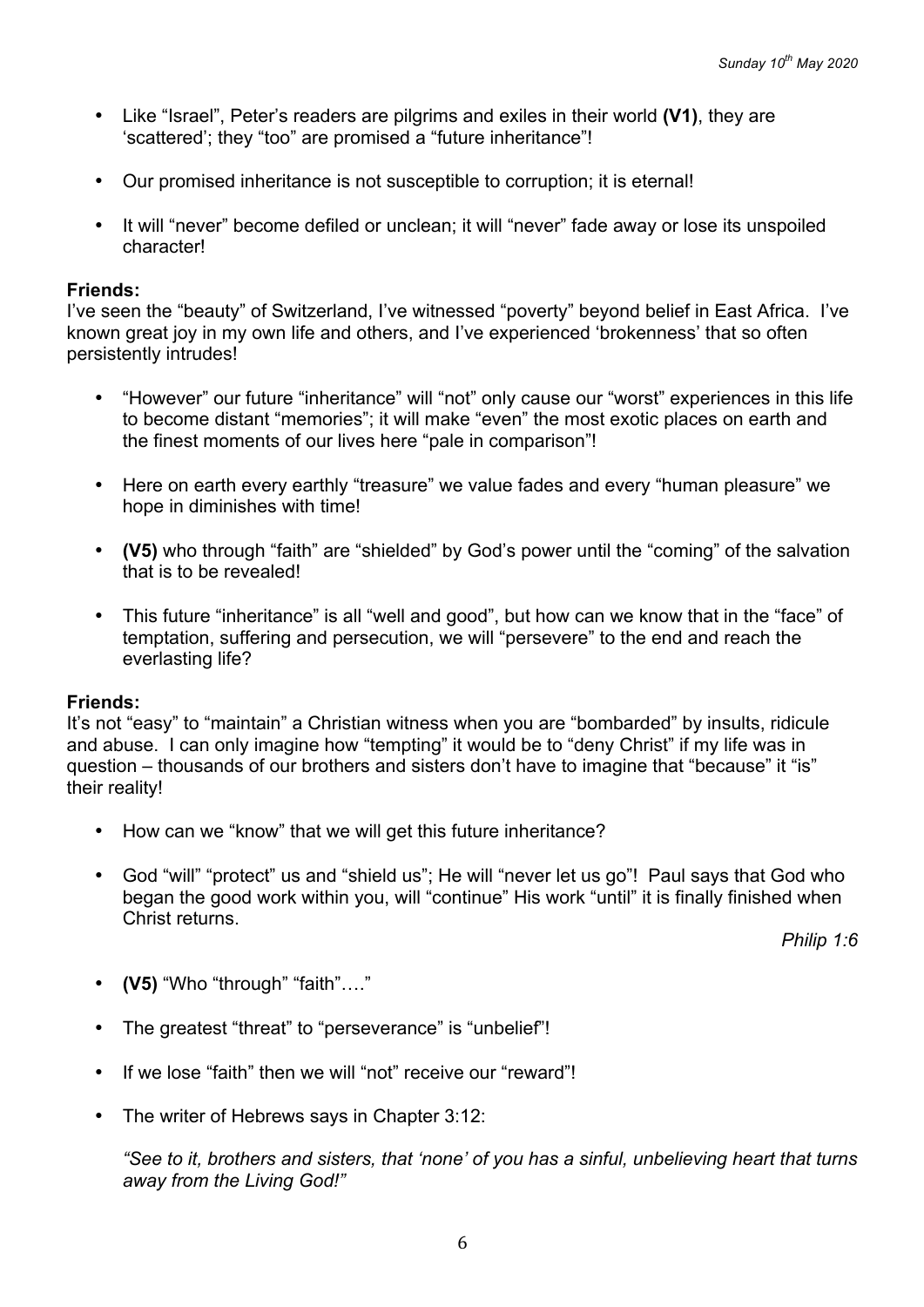We must "continue" in faith in order to receive our "inheritance"!

- God "keeps" his finished salvation for "us", and "us" for his salvation!
- But God "does" not keep us in a "cage" or against "our will"!
- God who works "for" us also works "in" us!
- Our "faith" is God's "way" of "keeping" us: it is "His Gift"!
- Why "does" God use "faith" as the instrument of His "keeping power"?
- Because "faith" is "not" "our" achievement1
- "Faith" is trust in "God's" "achievement"!
- As Verse 21 says: *"Your "faith and hope" are in God!"*
- "Martin Luther" said: *"Ask God to work "faith" in "you", or you will remain forever without faith, no matter what you wish, say or can do!"*
- **(V6)** "In all this you greatly rejoice, though now for a "little while" you may have had to suffer grief in all "kinds of trials"!"

#### **Friends:**

Suffering will come; it is an "inevitability" for all who live in this "imperfect" world and particularly for all who profess Christ in this "fallen world"!

- It's "not often" that the whole world suffers at the same time; but "NOW" is that time!
- Our comfortable "lives" in our comfortable "surroundings" has abruptly come to an end! We've all been shocked at how society has changed "over night"!
- Some people say we have "rights" in a free liberal democracy, we can do what we want!
- Some become angry and fight back, perhaps we will grow hopeless and fall into a pit of despair; or maybe we think that if we simply "ignore" pain and problems, they will just go away!
- "Because" it has "no future hope", the world has every reason to respond in such ways; "however" those of "us" who believe in Christ and have a "living hope" of eternal life; respond "differently"!
- I admit that "JOY" is not the first response we think of when facing "suffering"!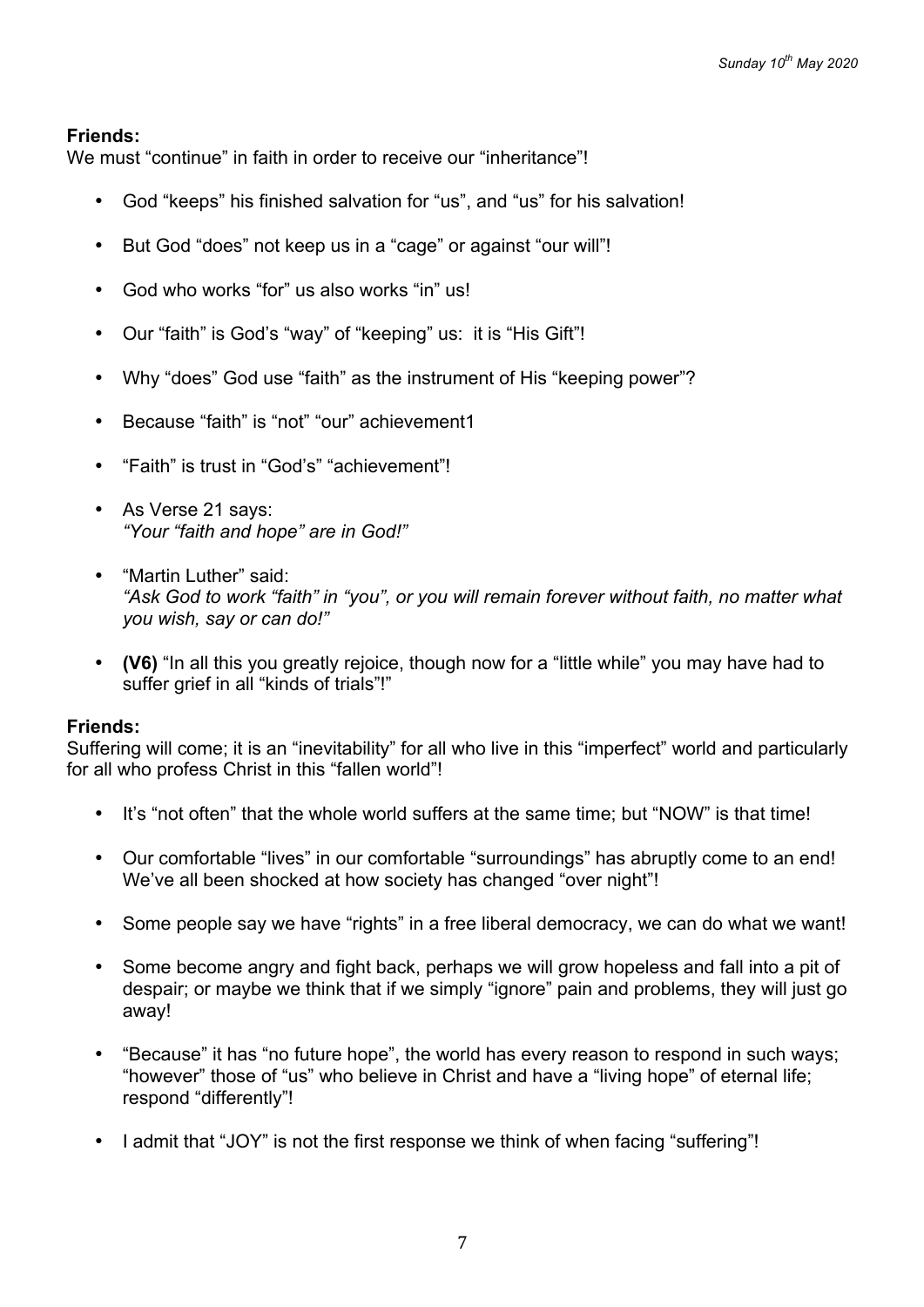- It seems "ridiculous" to respond with JOY!
- Yet "joy" in the midst of suffering is a "consistent New Testament "theme"! *cf Matt 5:12, Col 1:11, 1 Thess 1:6*
- What possible "reason" could we have to "rejoice" in the "midst" of suffering?
- By the way Peter is "not" encouraging us to rejoice in suffering "itself"!
- That would be "absurb"!
- I suffered for 40 years with debilitating headaches; I didn't enjoy on moment of that!
- Suffering "reminds" us of the "evil" in this world, and by "itself", suffering accomplishes nothing but discouragement and despair!
- "However" "enduring" faithfully through "suffering" "strengthens" and "purifies" our "faith"!
- We "rejoice" in the "hope" of eternal life not in what we are suffering!
- It's "our salvation" we "rejoice" in "not" in our "circumstances"!
- Sadly we're all too tempted to find our "joy" in so many others things in this world!
- This might "explain" why we "fee;" as if our lives are lived on continuous emotional "roller coaster"!
- When our "joy" is rooted in financial security, it will rise and fall on the amount of money we have at present.
- When our "joy" is rooted in a particular relationship, it will rise and fall on the basis of how the person responds to us!
- When our "joy" is rooted in present circumstances, it will rise and fall on the basis of whether we are having a good or bad day!
- "Why" do we do "this" to "ourselves"?
- Peter "reminds" us this morning that our JOY cannot, must not, be rooted in "this world", our "JOY" must be rooted in "God himself"!

In the "midst" of the 'vulnerability" we're all feeling at the moment "our salvation" is a "constant mooring" in the fluctuations of our life!

- "And" yet Peter puts our sufferings in "perspective"!
- He does not deny that "suffering" causes "real" distress, "real" grief! **(V6)**